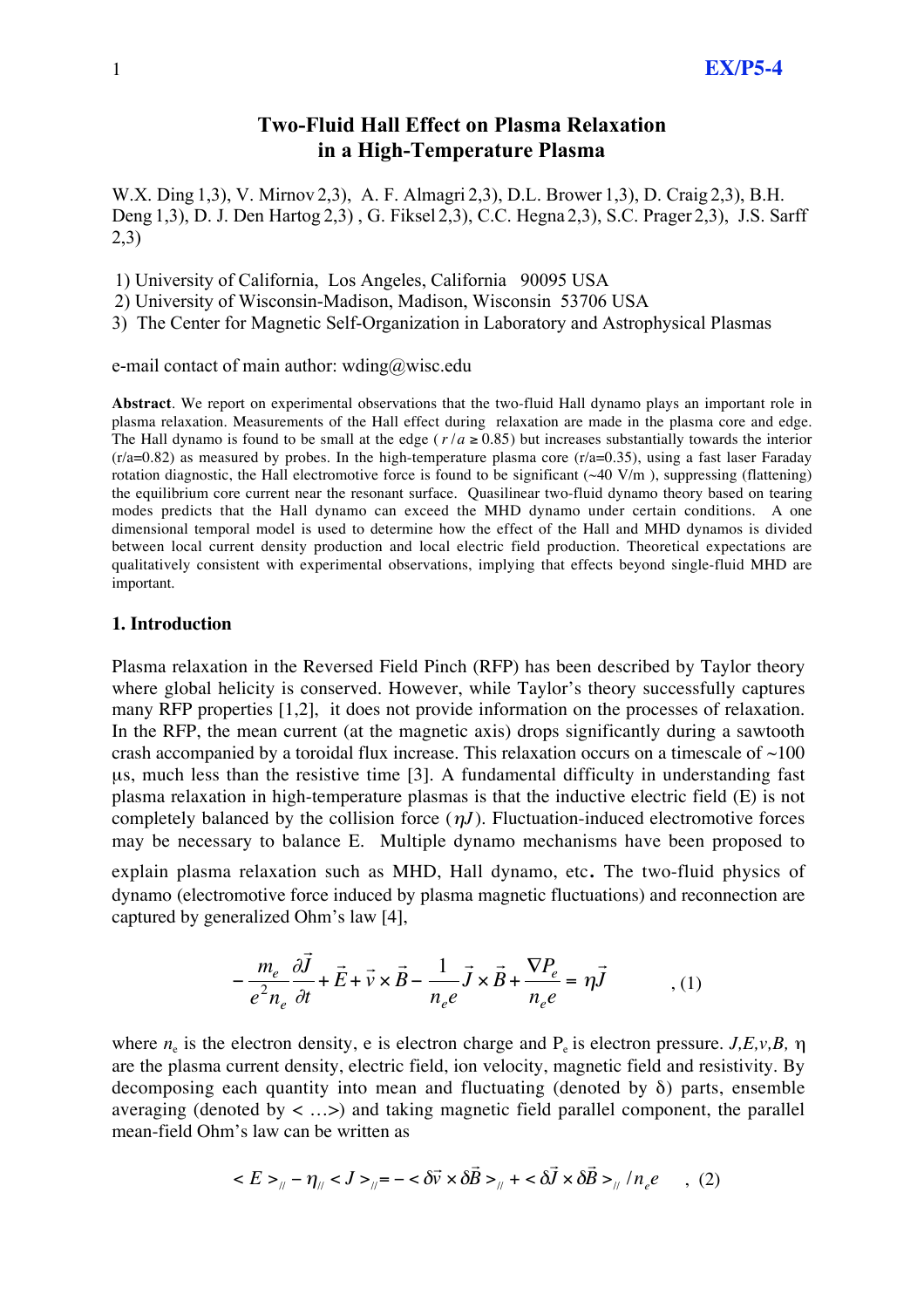where inertial term  $\left(\partial \vec{J}\right)$ (Hall dynamo). Magnetic field fluctuations can play a crucial role in redistribution of mean  $J/\partial t$ ) is neglected and all other quadratic terms driven by density and electron pressure fluctuations are assumed to vanish after the ensemble average. It is noted in Eq.(2) that along with the electric field, mean current can also be driven by magnetic field fluctuations coupled with either velocity (MHD dynamo) or current density fluctuations current through dynamo formation. Probe measurements in the low-temperature plasma edge [5,6] reveal that current is indeed driven by the  $\langle \delta \vec{v} \times \delta \rangle$ measurements of the MHD dynamo have been made by Doppler spectrometry which show a  $\vec{r}$ *B* > (MHD) dynamo, which is in good agreement with nonlinear MHD computation [2]. It is interesting to note that the MHD dynamo in these experiments [5] disappears as the probes are moved towards the plasma interior ( $r/a=0.85$ ). In the high temperature plasma core ( $r/a<0.5$ ), limited finite amplitude without providing detailed spatial distribution [7]. These measurements imply that an additional dynamo mechanism could exist in the core region.

In this paper, we present three results on two-fluid Hall dynamo effect  $[2<sup>nd</sup>$  term RHS in Eq.(2)]. (1) The Hall dynamo, measured by magnetic probes in the plasma edge, is found to be small for  $r/a \ge 0.85$  but substantially increases at the inner most point of r/a=0.82. (2) In ıg. the high-temperature plasma core  $(r/a=0.35)$ , the fluctuation-induced Hall dynamo, ľ  $< \delta$  $\overline{\overline{J}} \times \delta$ ์<br>กี  $B >_{\text{N}} / n_e e$ , is also directly measured. This is accomplished by measuring both magnetic and current density fluctuations using a non-perturbing, high-speed, laser Faraday rotation diagnostic. It is found that the Hall electromotive force is significant, suppressing (flattening) the equilibrium core current near the resonant surface. (3) Quasi-linear calculations show that the Hall dynamo can exceed the MHD dynamo under certain conditions, consistent with experimental observation. These results imply that effects beyond single-fluid MHD are important.

### **2. Experimental measurement of Hall dynamo**

In the MST edge region, measurements of the Hall dynamo, driven by correlated action of fluctuations in the plasma current density and magnetic field, have been made by magnetic probes. The Hall dynamo emf is small near the plasma boundary at the normalized plasma radius r/a=0.9 but sharply increases to  $\sim$ 20 V/m at the reversal surface (r/a=0.82), as shown in Fig. 1.



Fig. 1. Hall dynamo measured in plasma edge region by magnetic probes for different radial positions. Time t=0 denotes sawtooth-crash. Hall dynamo increases when probe is positioned deeper into plasma, at reversal surface.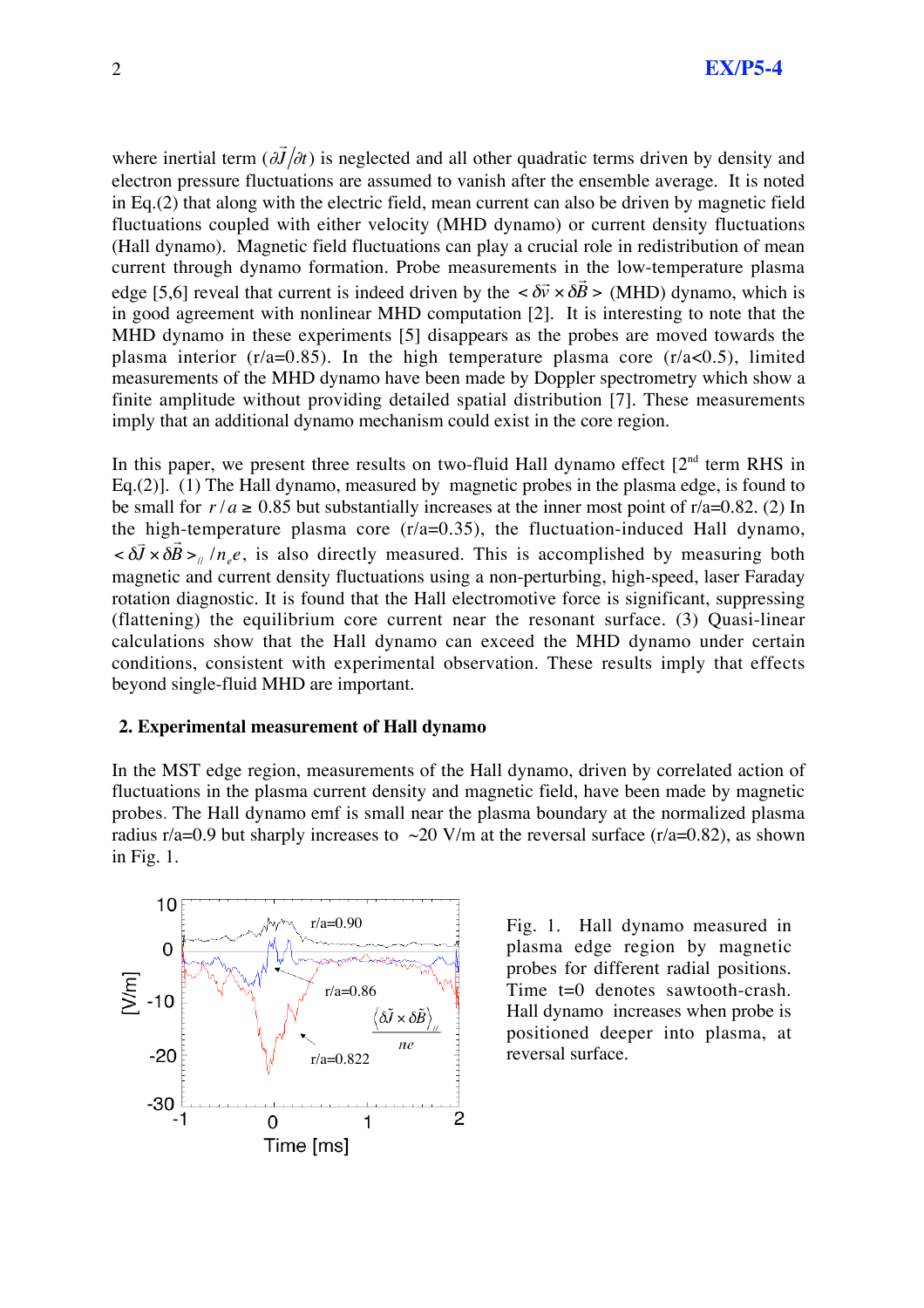This value is sufficient to account for the local mean parallel current density. In contrast, the previously measured MHD dynamo [5], driven by correlation of fluctuations in the plasma flow velocity and magnetic field, has the opposite trend with radius. The MHD dynamo is  $\sim$ 20 V/m near the plasma boundary but small at the reversal surface (r/a=0.82). Hence, the combined Hall and MHD dynamos more completely account for the mean current density in the edge region (probably the m=0 resonant surface) of MST plasmas.

In the high-temperature  $(T \sim 300 \text{ eV})$  plasma core which is inaccessible to probes, the Hall dynamo effect, current density profile dynamics and inductive electric field E are measured directly by using a non-perturbing, laser-based, Faraday rotation system with time response  $\sim$ 1 µs and spatial resolution of a few cm [3]. Measurements of internal current density fluctuations and associated Hall electromotive force are accomplished by taking a set of parallel polarimetry chords which measure line-integrated magnetic field fluctuations [8]. This line-integrated magnetic field fluctuation measurement can be inverted using a fluctuation fitting procedure to obtain the magnetic perturbation spatial distribution [9]. The resulting magnetic field fluctuation and current density fluctuation spatial profiles for the dominant, core resonant,  $m/n=1/6$  (f $\sim$  20 kHz) mode are shown in Fig. 2. The radial magnetic field fluctuations slightly increase near the resonant surface and then fall off rapidly toward the wall, going to zero at the boundary. Radial magnetic field fluctuations are observed to extend continuously through the rational surface indicating their resistive nature. Poloidal magnetic fluctuations change sign across the resonant surface due to the localized current sheet, which is in agreement with MHD computation. Current density fluctuations  $(\delta J / J_0 \sim 4.5\%)$  are radially localized at the mode resonant surface (r<sub>s</sub> /a $\sim 0.35$ ) with width  $\sim$ 8  $\pm$  3 cm. This width is greater than MHD predictions and approximately equal to the ion skin depth  $(c/\omega_{\rm ni})$ .



Fig. 2. (a) Radial and poloidal magnetic field fluctuation radial profile and corresponding (b) current density fluctuation spatial profile for  $m/n=1/6$  (f~ 20 kHz) mode.

For the MST magnetic configuration, the parallel Hall dynamo near the mode resonant surface can be rewritten in a simple form [10],

$$
\frac{<\delta\vec{J}\times\delta\vec{B}>_{\parallel}}{n_{e}e}\approx\frac{A}{n_{e}e}<\left(\frac{1}{r}\frac{\partial}{\partial r}r\delta b_{\theta}\right)\delta b_{r}\right>=A\frac{<\delta j_{\phi}\delta b_{r}>}{n_{e}e}\qquad\qquad(3)
$$

l, their spatial structure in the plasma frame into a temporal evolution in the lab frame. Since where  $A = B_{\theta} \left( 1 + \left( B_{\phi} / B_{\theta} \right)^2 \right) / B$ , and  $B_{\varphi}$ ,  $B_{\theta}$  and *B* are the known equilibrium toroidal, poloidal and total magnetic field. In MST, rotation of the low-n magnetic modes transfers the magnetic modes are global, for convenience we correlate  $\delta j_{\phi}$  to a specific helical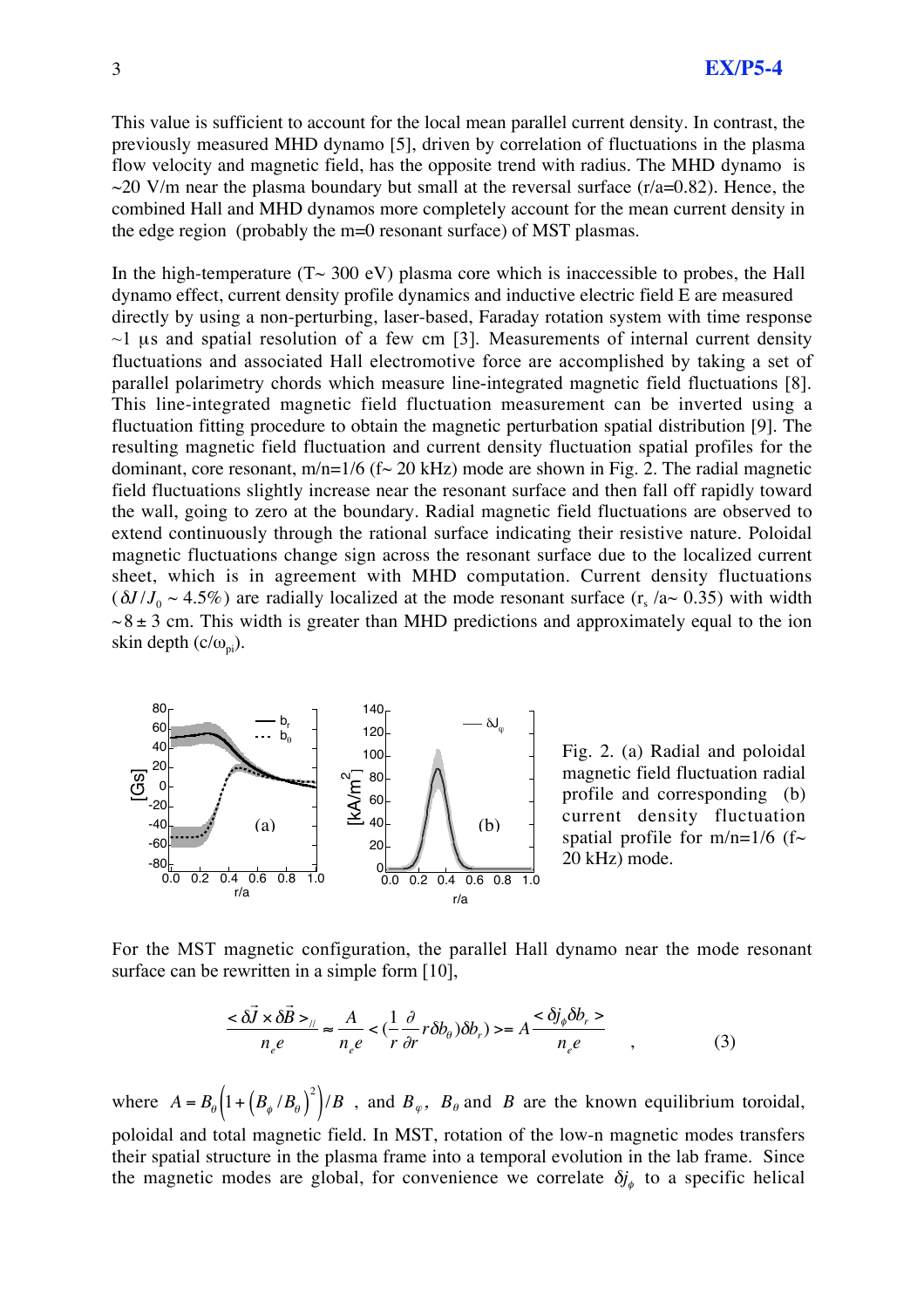magnetic mode which is spatially Fourier decomposed from 32 wall-mounted magnetic coils. After averaging over an ensemble of similar events, we can determine the phase between  $\delta j_{\phi}(r_s)$  and  $\delta b_r(a)$  for the specified mode [10]. For tearing modes, the ! evaluate the Hall effect in the region of the mode resonant surface. perpendicular magnetic perturbation has a constant phase over minor radius, which has been verified by probe measurements in lower temperature plasmas. This allows us to directly



60 40 20  $\overline{0}$  [V/m] 0.2 0.4 0.6 0.8 r/a < δJxδB><sub>//</sub> /n<sub>e</sub>e

Fig. 3. Ensemble averaged plasma dynamics over sawtooth crash  $(t=0)$ measured by Faraday rotation at r/a~0.35.

Fig. 4. Hall dynamo spatial profile. Hall dynamo peaks at resonant surface with finite width about 8 cm. Vertical dashed line denotes resonant surface location.

Figure 3 shows the measured core plasma dynamics averaged over many similar sawtooth events. The current density on axis increases before the sawtooth crash as shown in Fig. 3(a). This provides the free energy required to drive current density fluctuations [see Fig. 3(b)] at the resonant surface for the dominant  $(m/n=1/6)$  resistive tearing mode  $(r/a~0.35)$ . The measured Hall dynamo increases dramatically at the sawtooth crash, reaching  $\sim 50{\pm}10$  V/m  $-2$  ms to  $-1$  ms) is relatively small  $(\sim 1.75 \pm 0.5 \text{ V/m})$ . At this time, the current density as shown in Fig. 3(c). This occurs because the phase difference between the fluctuating current and magnetic field deviates from 90 degrees (by  $\sim$ 10 degrees) while their amplitudes increase. Away from the sawtooth crash, the Hall electric field (averaged over time window fluctuation has a near 90 degree phase difference with the magnetic fluctuations, although both  $\delta j_{\phi}$  and  $\delta b_{r}$  are non-zero.

!<br>! ! plasma current. The measured inductively-driven electric field (see Fig. 3(d)) is comparable Enhanced current density fluctuations coupled to magnetic field fluctuations generate a mean Hall electromotive force in the opposite direction of mean current and reducing the to the Hall dynamo (see Fig.3(c)) which acts to suppress equilibrium current during plasma relaxation. The resistive force,  $\eta J$ , is small compared to both the induced electric field and the Hall dynamo during the sawtooth crash. This direct measurement of a substantial Hall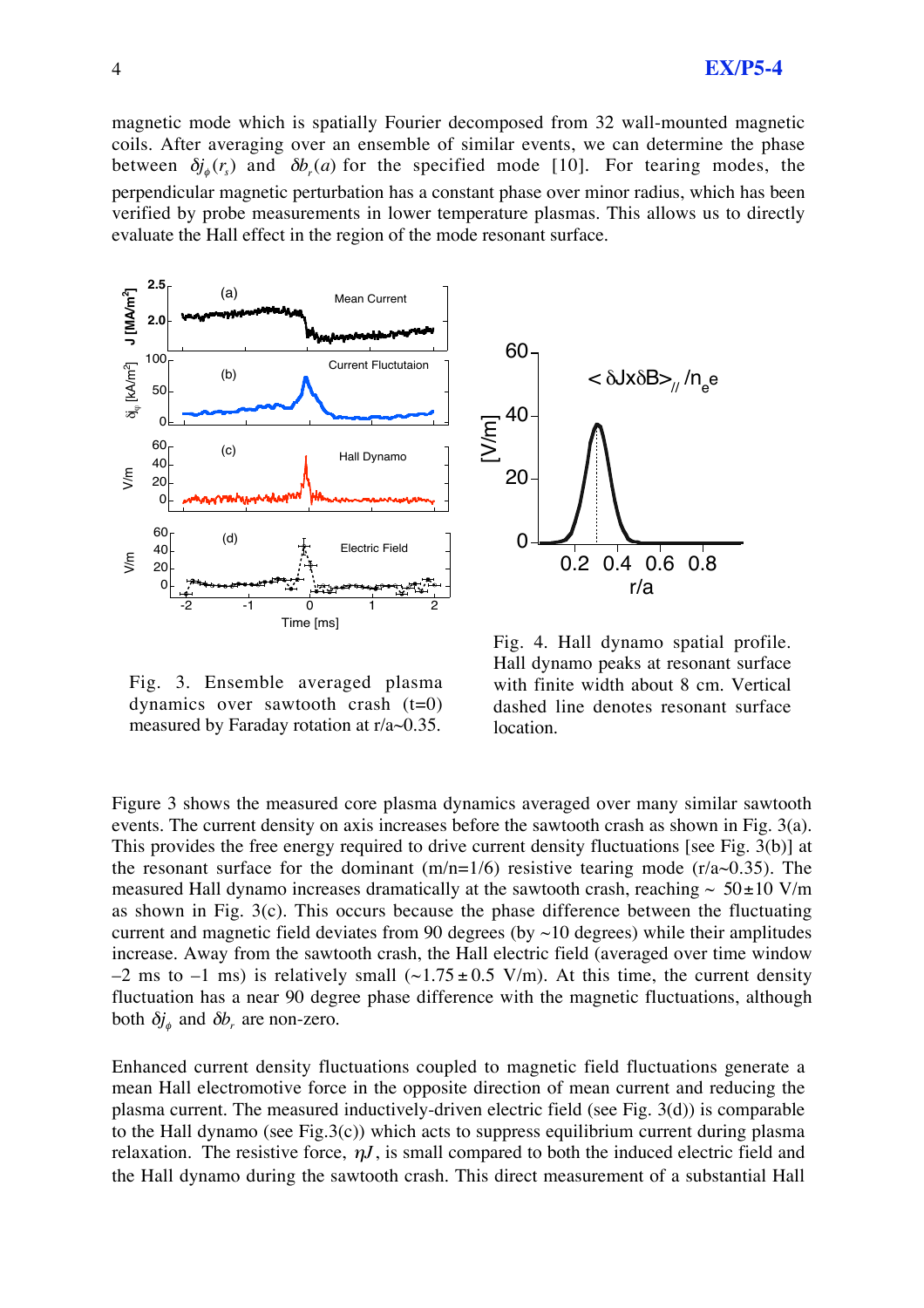dynamo in a high-temperature laboratory plasma indicates that two fluid effects are necessary to understand plasma relaxation.

The fluctuating current peaks at the resonant surface and hence the Hall dynamo has a maximum there as well, falling off rapidly away from  $r=r_s$  as shown in Fig. 4. This implies that the Hall dynamo is spatially localized to resonant surfaces (width  $\sim8$  cm), and an additional dynamo mechanism is required to balance the induced electric field elsewhere.

#### **3. Theoretical model**

In experiment, Hall dynamo displays two important characteristics; (1) Hall dynamo is spatially localized to region of resonant surface (see Fig. 4), and (2) Hall dynamo is balanced by inductive electric field at sawtooth crash (see Fig. 3). Recently, two-fluid quasilinear dynamo calculations were performed to determine the spatial structure of the fluctuation induced two-fluid dynamo [11]. Both the MHD dynamo  $\langle \delta \vec{v} \times \delta \rangle$ งเ<br>กี  $B >$  and the



Fig. 5. Hall and MHD dynamo effect. (all functions are even in x,  $\delta$  is the combined collisionless and collisional electron skindepth  $\delta^2 = c^2 / \omega_{pe}^2 + \eta c^2 / 4\pi \gamma$ , where  $\gamma$  is the growth rate of tearing instability, and  $\rho_s =$  $c_s / \omega_{ci}$  is the ion-sound gyroradius)

Hall dynamo  $< \delta$ from the Hall term is locally much larger than the contribution from the MHD dynamo but  $\overline{J} \times \delta$  $\vec{r}$  $B >_{\text{N}} / n_e e$  contribute to the parallel component of generalized Ohm's law (see Eq.(2)) which can be rewritten  $\langle E \rangle_{\parallel} - \eta \langle J \rangle_{\parallel} = \varepsilon_{\parallel}(x, t)$ , where  $\varepsilon_{\parallel}(x, t)$  denotes the total electromotive force driven by the MHD and the Hall dynamo terms, and  $x = r - r<sub>s</sub>$  is the distance from the mode-resonant surface. Theory predicts that the contribution to  $\varepsilon_{\ell}(x,t)$ the strong enhancement takes place in a narrow electron skin layer  $(\delta)$ . The MHD term has a smaller amplitude, but it is broadened in its spatial width to the order of an ion-sound gyroradius ( $\rho_s = c_s/\omega_{ci}$ ). The fact that the Hall dynamo dominates in the vicinity of the resonant surface is in agreement with the experiments. However, the measured Hall dynamo radial width exceeds quasilinear prediction, indicating a need for more complete nonlinear dynamo theory.

As far as dynamo dynamics are concerned, the amplitudes of fluctuations in magnetic field ( $\delta B$ ), flow velocity ( $\delta v$ ), and current density ( $\delta J$ ) follow a periodic sawtooth cycle in their time dependence as shown in Fig.3. During the sawtooth crash, a surge occurs in the dynamo. As a response to the dynamo, a large change occurs in the mean plasma current density profile along with an even larger in the mean electric field profile. Even if spatial and temporal dependences of  $\varepsilon_{\mu}(x, t)$  are known, the electron momentum equation does not determine  $\langle E \rangle_{\parallel}$  and  $\langle J \rangle_{\parallel}$  separately. In order to understand how the total dynamo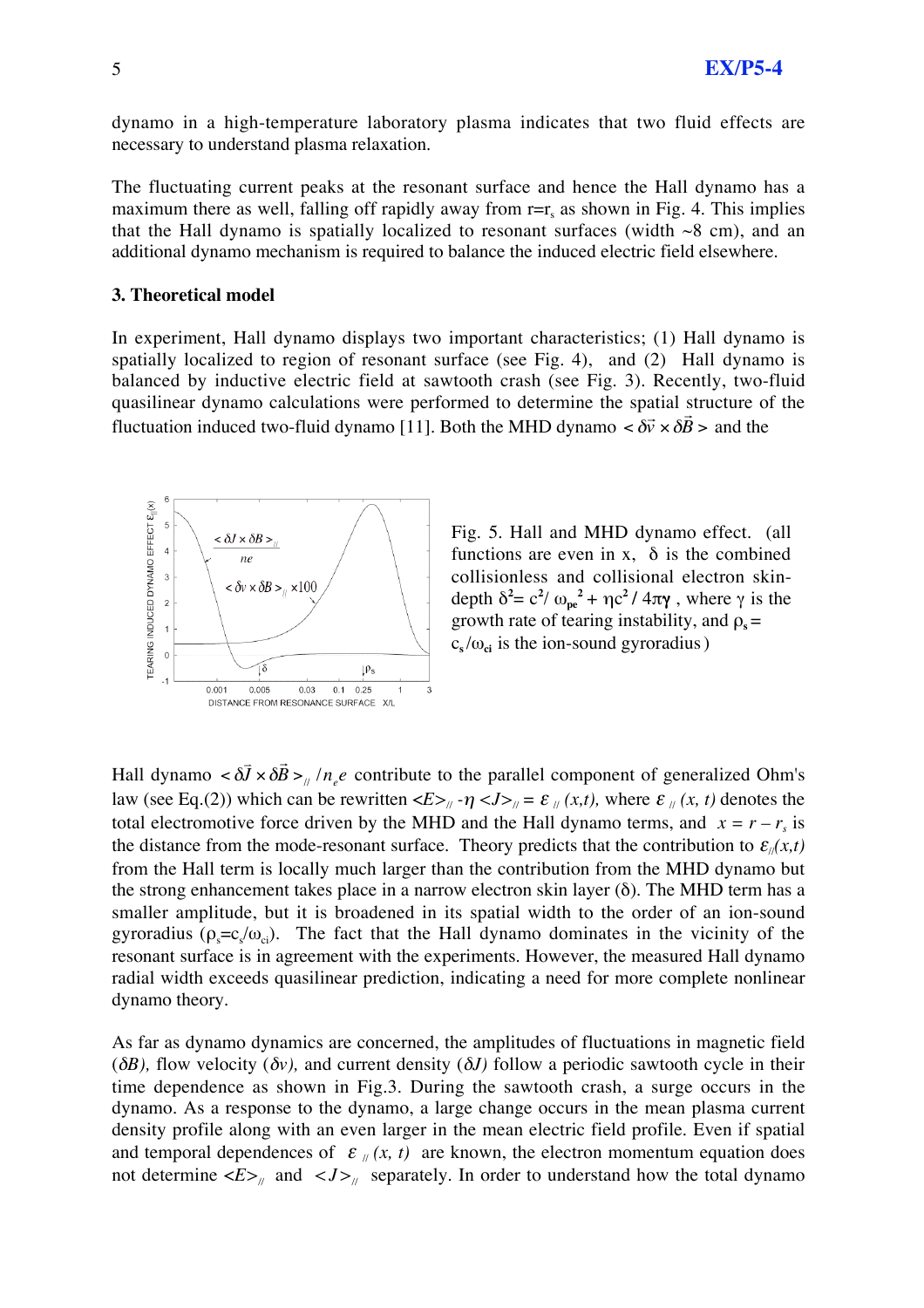effect is divided between local current density production and local electric field production, we combine two-fluid tearing mode theory with a one-dimensional temporal model based on Faraday's law. This represents a new element of the theoretical treatment and provides a general approach for interpretation of the MST dynamo experiments. The model is described by the diffusion equation for  $\langle E \rangle$  including a source term. In a plasma slab geometry (that is applicable for narrow tearing layer near plasma edge), it has a form

$$
\left(\frac{\partial}{\partial t} - \frac{\eta c^2}{4\pi} \frac{\partial^2}{\partial x^2} - \frac{c^2}{\omega_{pe}^2} \frac{\partial}{\partial x^2 \partial t}\right) < E >_{\text{II}} (x, t) = \frac{\partial \varepsilon_{\text{II}}}{\partial t} \tag{4}
$$

The source term is presented by the partial derivative  $\partial \mathcal{E}_{\nu}/\partial t$  and is localized in the vicinity of the resonant surface. A variety of solutions is possible depending on the relationship between the width of localization of  $\varepsilon_{\parallel}(x,t)$  and the characteristic diffusion scale. The latter ...<br>... can be expressed in terms of combined resistive and collisionless electron skin depth  $\delta$ (*where*  $\delta^2 = c^2/\omega_{pe}^2 + c^2\eta/4\pi\gamma$ , and  $\gamma$  is the growth rate of the tearing instability), calculated with respect to the characteristic temporal scale of  $\varepsilon_{ij}(x,t)$ .

dynamo profiles (see Fig. 5), (b)  $\varepsilon_{ij}(x,t)$  is a periodic function of time with experimentally We apply this model to two different cases: (a)  $\varepsilon_{\parallel}(x,t)$  is driven by an exponentially ignore the two spatial scales of  $\varepsilon_y(x,t)$  and focus attention on the effects caused by the two growing tearing mode with two spatial scales corresponding to narrow Hall and broad MHD empeak searce of sameout time appendence. This appendence is emaneterized by a relatively long time T between the crashes and large amplitude narrow peaks of the width observed sawtooth temporal profile and single spatial scale *l* (see Fig. 6). In case (b), we temporal scales of sawtooth time dependence. This dependence is characterized by a  $\Delta T \ll T$ .

In case (a), the Hall dynamo term in  $\varepsilon_{\parallel}(x,t)$  generates mainly mean parallel current in the vicinity of the resonant surface while the broad MHD dynamo drives mainly mean electric field on scales larger than the electron skin-depth. In case (b), there are three different limiting regimes which allow us to explain the general situation. Let us decompose  $\varepsilon_{\parallel}(x, t)$ into its mean value (time average) and oscillating part, so that  $\varepsilon_{ij}(x,t) = \varepsilon(x,t) + \delta \varepsilon_{ij}(x,t)$ substituting  $1/\gamma = T$  into the relation for  $\delta$ ), then the oscillating part of dynamo generates where  $\delta \varepsilon_{\ell}(x,t) = 0$ . (1) If the spatial scale of  $\varepsilon_{\ell}(x,t)$  is broad,  $l >> \delta_T$ , where  $\delta_T$  is the most strongly oscillating electric field while its mean value contributes to smooth dc electron skin depth calculated with respect to long time between the crashes (by current  $\eta < J>_{\text{in}} = -\overline{\varepsilon(x,t)}$ .



Fig. 6. Temporal profile of periodic dynamo e.m.f. used for numerical simulation (peak width  $\Delta T$ –100 µsec  $\sim$  T/50, where time interval between the peaks  $T \sim 5$  msec).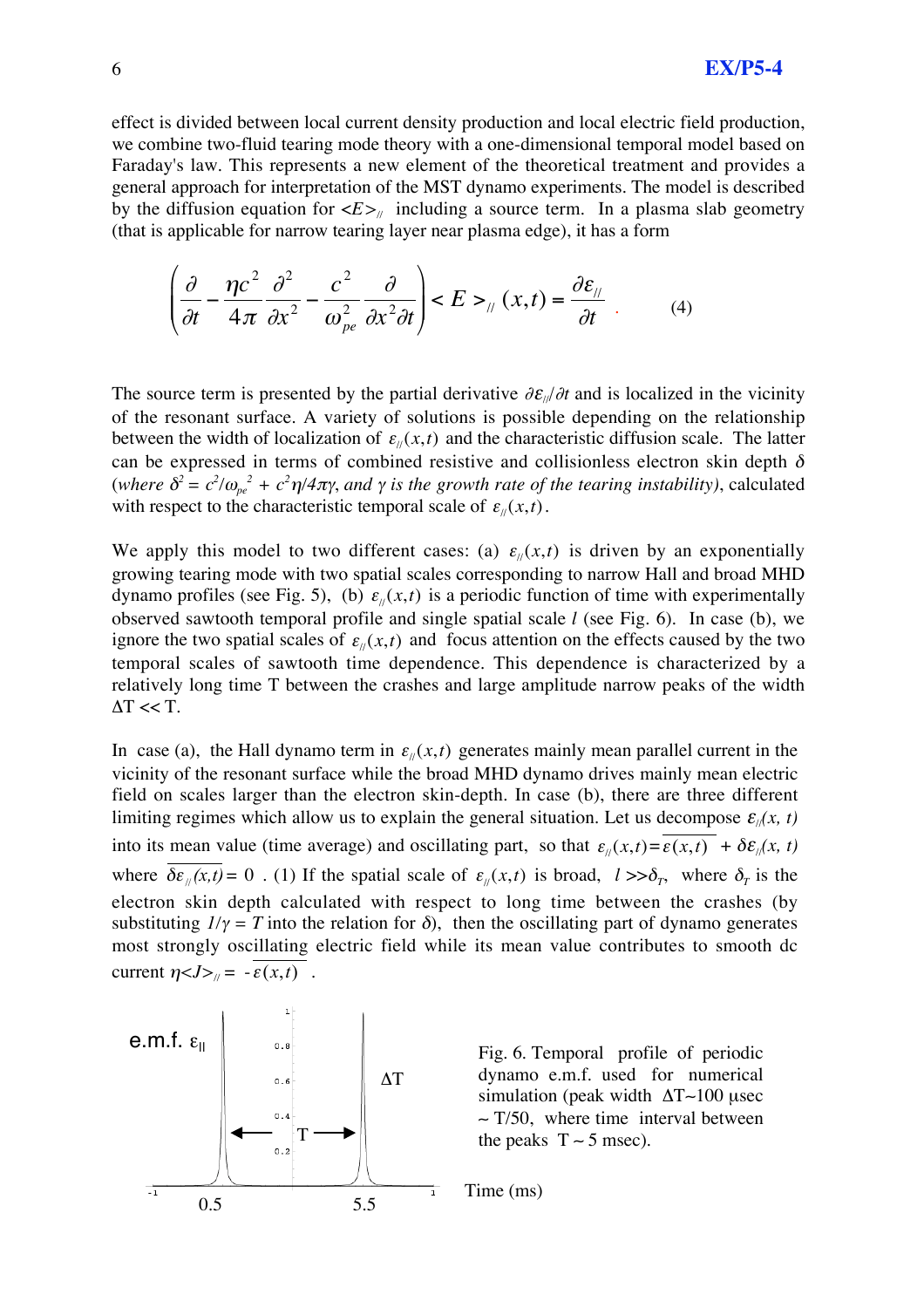# 7 **EX/P5-4**

(2) In the limiting case of narrow spatial profile,  $l \ll \delta_{AT}$ , where  $\delta_{AT}$  is the electron skin depth calculated with respect to short time of crash  $(I/\gamma = \Delta T)$ , the dynamo contributes mostly to the generation of strongly oscillating current  $\eta < J > \mu = -\mathcal{E}_{\mu}(x,t)$  while the amplitude of electric field is negligibly small.



Fig. 7. Temporal profile of periodic dynamo e.m.f. used for numerical simulation (peak width  $\Delta T \sim 100$  usec  $\sim T/50$ , where time interval between the peaks  $T \sim 5$  msec).

(3) In the intermediate situation,  $\delta_{AT} \ll l \ll \delta_T$ , which is of primary interest for MST operation. The dynamo electromotive force is balanced in generalized Ohm's law by the  $\eta$  $\langle J \rangle$  term during the long time between the crashes while  $\varepsilon_{\parallel}(x, t)$  contributes mostly to the generation of the electric field during the short time of crashes. Numerical integration of Eq.(4) (see Fig. 7) shows good quantitative agreement with the edge dynamo measurements and reasonably good qualitative agreement with the core measurements. For core dynamo, a more accurate cylindrical model is needed instead of the slab approximation. In general, the self-inductance of the tearing layer prevents fast changes to the mean parallel current, thereby providing "stiffness" of the profiles with respect to perturbations.

### **4. Summary**

Hall dynamo effects during plasma relaxation have been directly measured by magnetic probes in the edge and by laser Faraday rotation in the core. It is found that Hall dynamo is small in the edge region  $(r/a > 0.85)$ , becoming significant in the core  $(r/a = 0.35)$  at the resonant surface of the dominant global mode. The Hall dynamo peaks in the same region where the current density fluctuation has a maximum. In the plasma core, Hall dynamo driven current is in the opposite direction of the mean current density and is comparable to the inductive electric field. In the edge, Hall dynamo actually drives mean current. These experimental measurements are qualitatively consistent with quasi-linear theory which suggests that the Hall dynamo is localized near the resonant surface. A one dimensional electro-dynamical model explains the temporal behavior of plasma response. The dynamo drives mostly mean current between crashes while it generates mostly mean electric field at the crash. These results show that two-fluid effects in high temperature plasmas play an important role in plasma relaxation (or sawtooth crash).